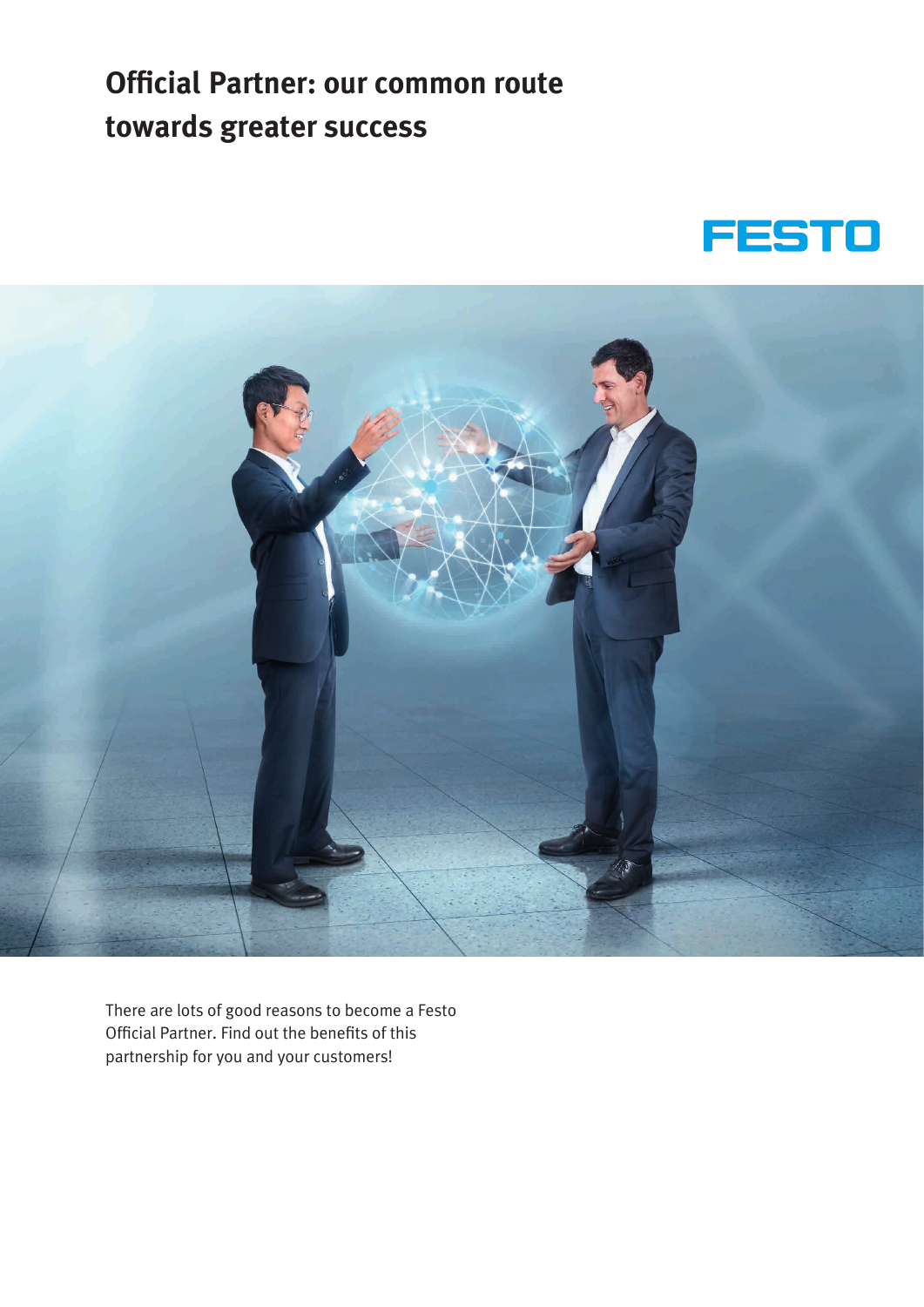#### **Becoming an Official Partner is a conscious choice**

Festo wants to increase its cooperation with best-in-class distributors who complement us. Do you think that could be you? Our intention is to work with you to develop and strengthen a very important sales channel and at the same time find new routes to even greater success.

To shape this new route, we have introduced a new seal of approval: Official Partner. This title is only awarded to those distributors who meet our demanding requirements for quality or who have the potential to do so and are prepared to meet our high standards for cooperation, product range, quality of advice, service, expertise, staff and image. Only then can the "Official Partner" agreement be signed. Being an Official Partner opens up new routes for you, such as a product range that also encompasses services and training courses that enable you to secure customers' loyalty by offering them a one-stop shop.

So that we can achieve maximum success on the market together, we support you in a variety of ways. These include marketing at the POS or joint campaigns and materials as well as special terms for products, services or training courses of all kinds, engineering as part of 2nd level support, the selection of products for your stock and much more.

You benefit from the Festo brand that for decades has been a byword for innovation and quality made in Germany. We will gladly share our experience with you. There are many campaigns and marketing tools that are already in place, and that are easy to use and integrate into your marketing activities. All of these opportunities make us both more productive.

Let's start a new success story together!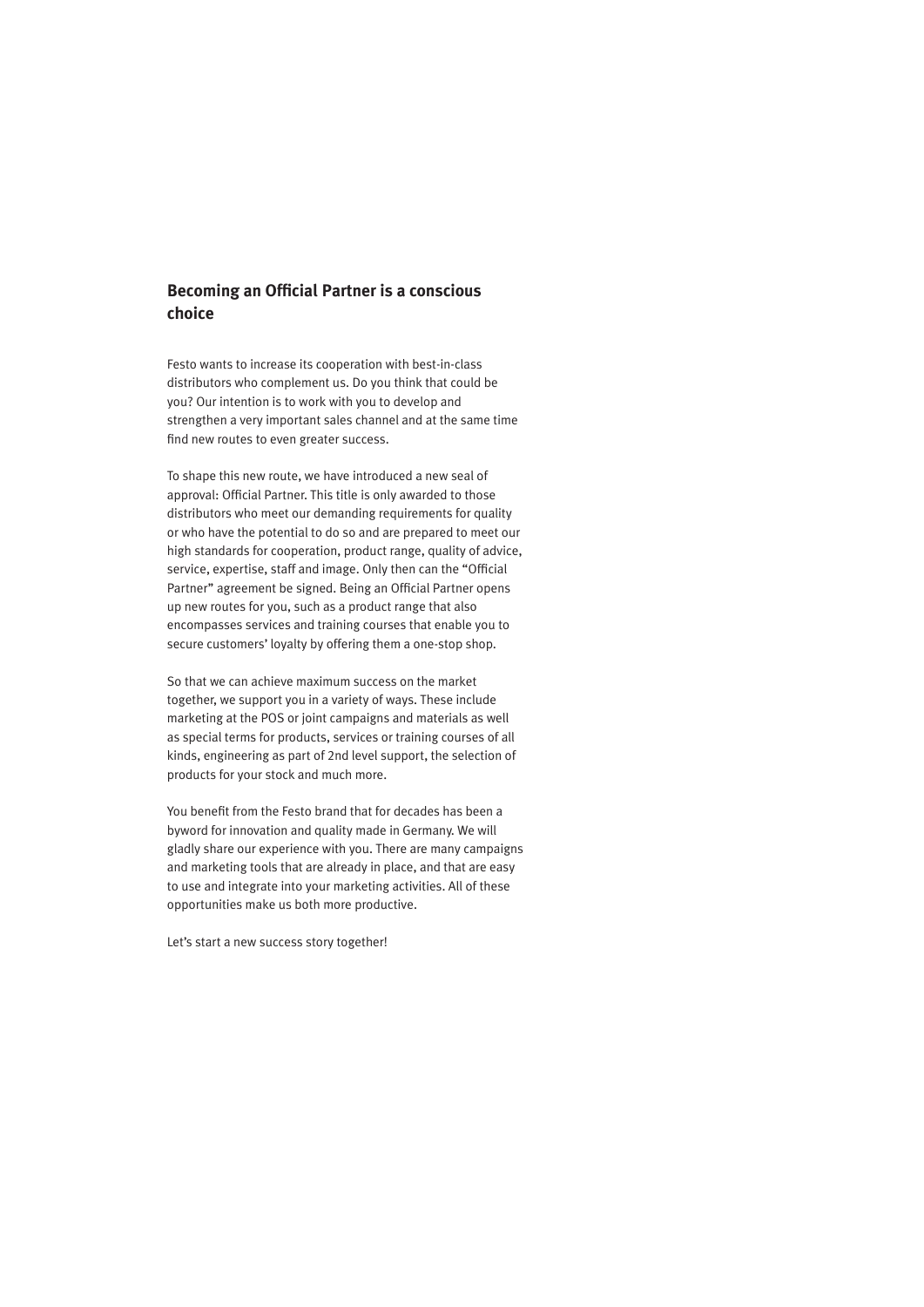### **Fundamental principles of our partnership**

By signing the agreement, you will be certified as an Official Partner. This lays the foundation for a successful future.

#### **The goal is a long-term partnership**

The family-owned company that is Festo has a strong interest in ongoing partnerships. Long-term business relationships are key to providing a safe and excellent investment that is forward-looking and that enables us to reach our common goals. The certificate confirms your status as an Official Partner of Festo. It is the seal of approval that indicates you are able to deliver high-quality automation solutions.

#### **The complete product world**

The right product is always available – this is a promise you can make to your customers, also in the long term. Our products and spare parts are available worldwide. We provide you with specific product training so that as an Official Partner you are one step ahead of everyone else.

#### **Around the corner, around the world – around the clock**

Our global presence around the clock ensures that your customers can get what they need, even if what they need is services. Particularly when it comes to after-sales service, your customers benefit from the combined expertise of two automation specialists.

#### **A strong brand**

The Festo brand stands for security and trust in the best quality and this is what the Official Partner logo represents. It gives you a distinguishing feature and gives the customer peace of mind. Your company's inclusion on the national website of Festo companies shows your customers that you have made a strong commitment that is mutually beneficial.

#### **Four pillars – one pledge**

Security, simplicity, efficiency and competency: these are the pillars on which the success of Festo is based. They make us the engineers of productivity. On the following pages, you will see the benefits of the four pillars for you as an Official Partner.



**FESTO** 

**Official Partner** 



**FESTO**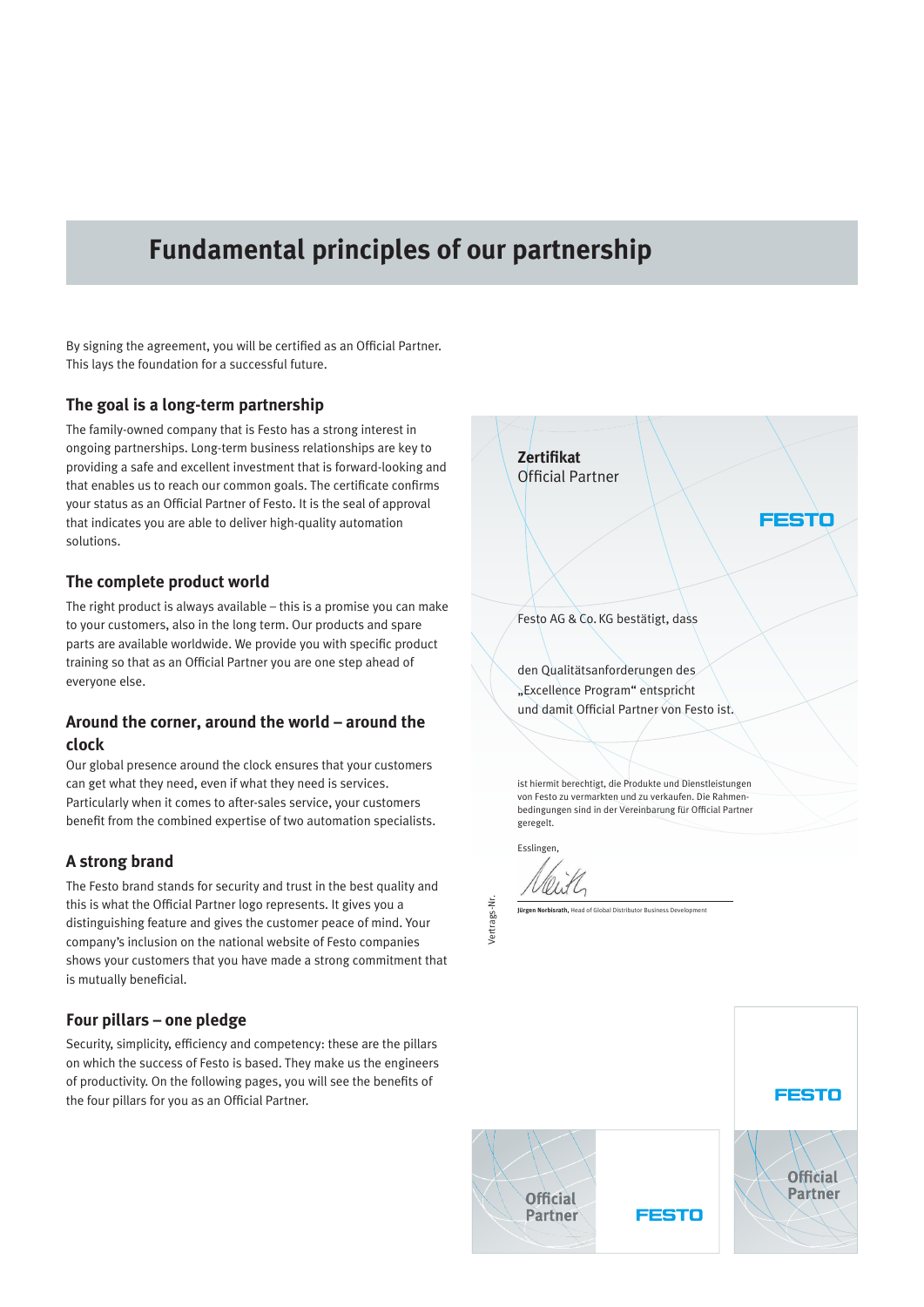# **Security – for you and your customers**

A visible partnership, indicated by the Official Partner logo and certificate, is worth your while. Having a manufacturer and distributor working together in an official capacity signals to your customers that they will certainly benefit from this cooperation.

On our Support Portal, for example, you will find all the documents and data you need to offer your customers clear and precise advice. All our expertise amassed in one location.

The Festo core product range has been created for 80 per cent of all automation tasks. These products are quickly available and generally on their way to you within 24 hours or within 5 days for configurable products – worldwide.

In addition, you have access to the expertise of Festo. Our experts help you to build on your own competencies and, for example, help you to become more and more confident in selecting the right products, even for solutions in special industry segments.

Safety@Festo: Festo offers products and solutions for safety applications as per the EC Machinery Directive. On this subject, too, you can benefit from our wealth of experience and we can show you, for instance, how to evaluate safety categories and levels such as ATEX or SIL.

#### **Take advantage of this security!**

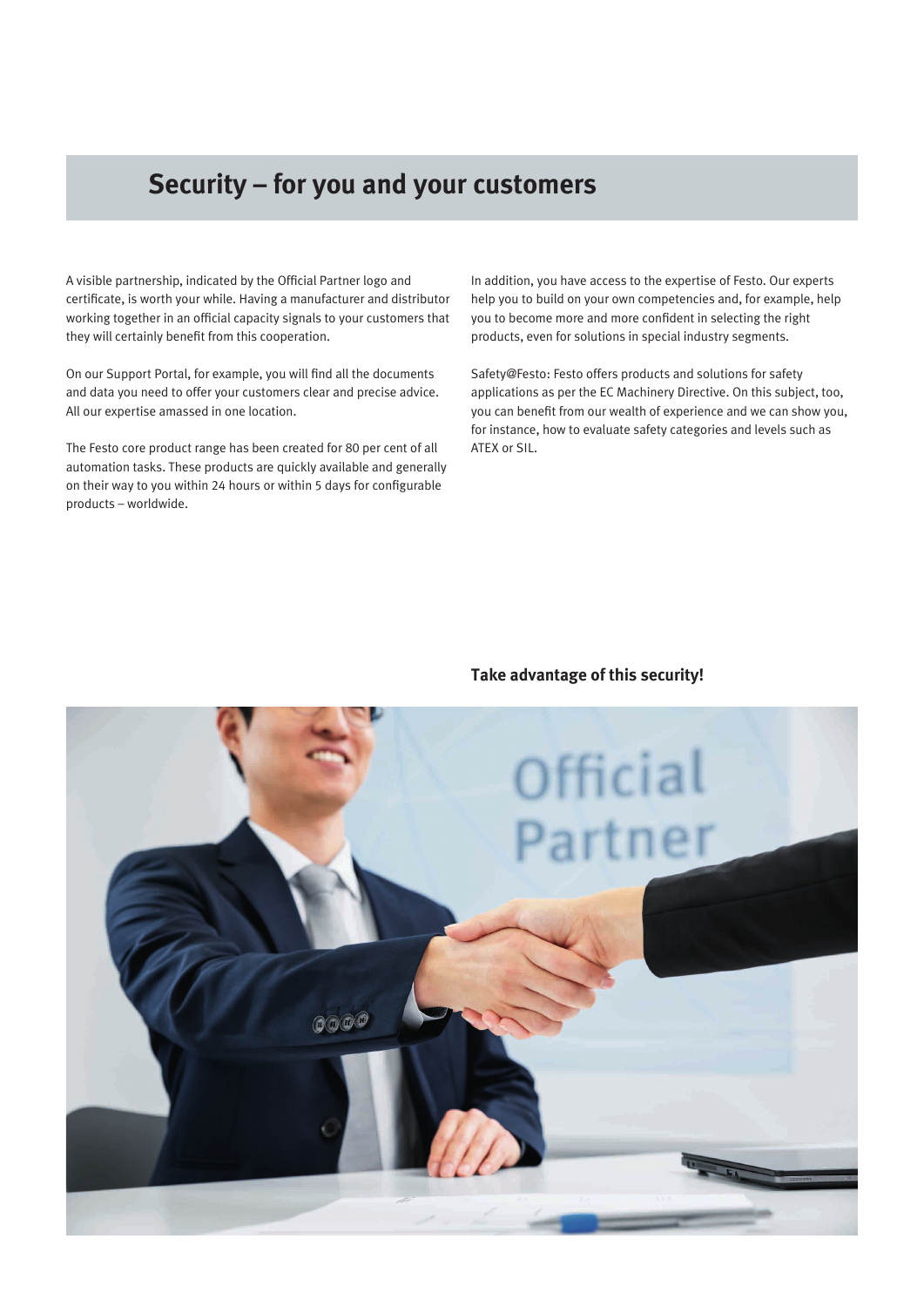# **Simplicity – in practice and in teamwork**

Make the most of the promotional materials that are freely available to you as an Official Partner. We also support you with the creation of new material.

Thanks to maximum transparency, Festo makes it easy for you as an Official Partner to provide customers with sound advice. Providing the right information quickly and reliably is one of our main concerns when you represent our products and services to your customers. You will find that our Online Shop is easy to use, enabling you to give your customers definitive information about products, availability and price as well as provide quotations quickly. Shorter consultation times and a positive result keep your customers happy. The Support Portal consolidates knowledge in one location for you and your customers.

Having an ongoing relationship with the same contacts at Festo, creates trust and an understanding of your structures, strengths and challenges.

We also want to make ordering and procurement as easy as possible for you. The core product range provides you with a clearly structured portfolio for 80 per cent of all applications, with fast delivery included. And with our wide range of products you can put yourself forward as a one-stop shop for automation for your customers.

Zero errors! The Product Key prevents any confusion about products features so you and your customers are talking about the same thing – and so are we. It also greatly simplifies the reordering process for you and your customers.



#### **Take the easy route with us!**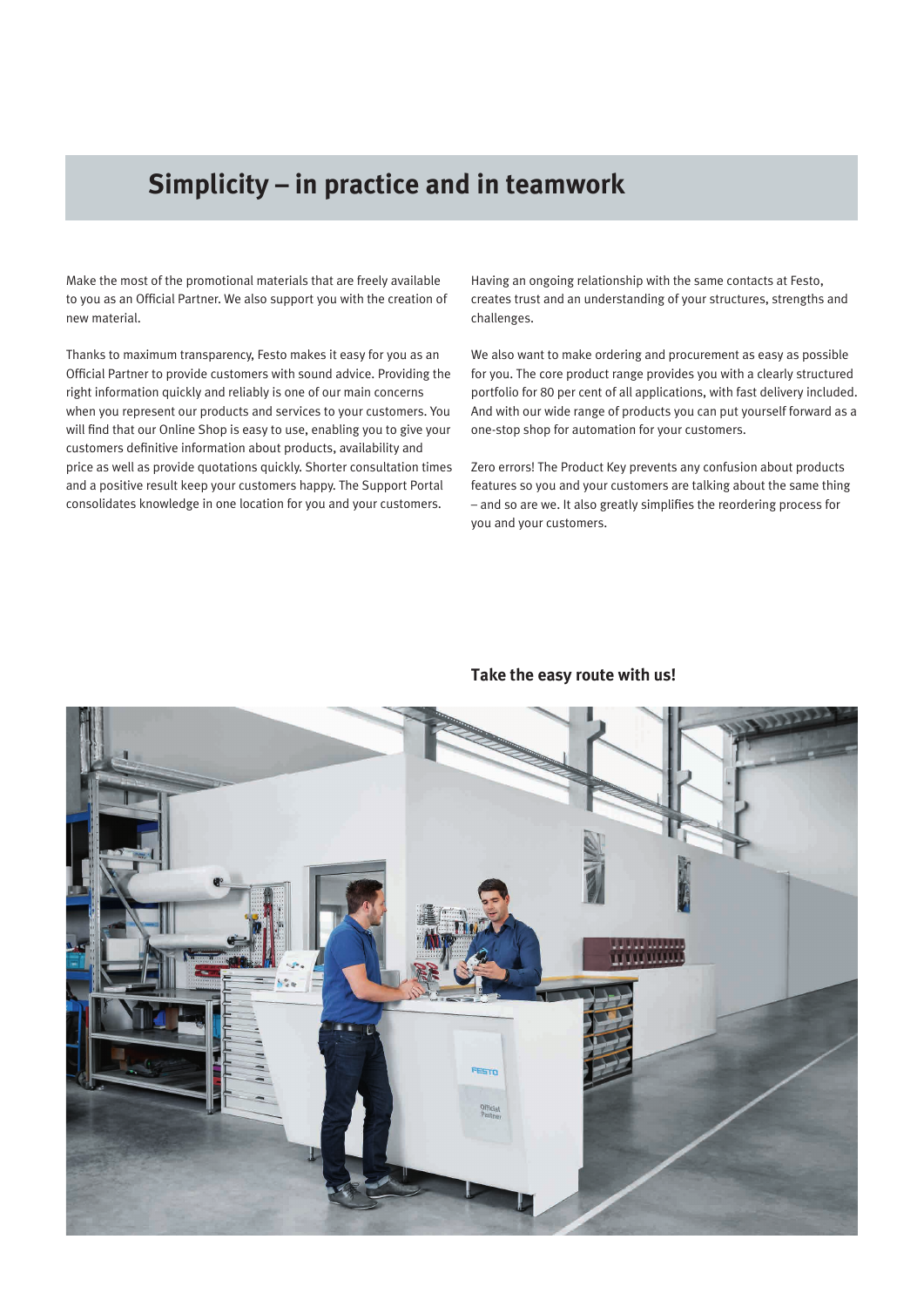### **Efficiency – in every respect**

Festo has already developed and marketed several efficient campaigns and marketing tools. They are up to date, can be easily transferred and promote the brand. You too can benefit from this. An example is the distributors catalogue. Its clear structure offers you quick access to our range and is therefore ideal for swiftly finding the right solution during a sales consultation.

With our engineering tools, you increase your sales as well as the satisfaction of your customers. Because the free tools help them to find the right product faster. Whenever these are updated, you will be notified. Our documentation makes the solutions reproducible for other systems while you know precisely which maintenance parts are required for which system. Another advantage is that CAD data can be downloaded in many languages.

Standardised products from the core product range make you more successful. They allow an informed product selection, reduced

warehousing, economies of scale and better discounts, time savings thanks to sound advice and processing in a well-known product segment. It will enable you to guide your customers quickly and easily, and enables you to always provide the right recommendation. The coordinated products help you to be masterful at cross-selling in order to generate higher sales. Last but not least, you secure your customers' loyalty by giving them the opportunity to use a one-stop shop: yours.

Expand your offering substantially with services – with expertise from Festo for the customer. This is a real door-opener and a first-class tool for customer retention, because you are always one step ahead of your competitors. Your customers can access these services without a time-consuming search for expertise as Festo is a leader in energy saving services for pneumatics, which generally promise a very fast return on investment. Or use these tools as an additional attractive offer for top customers.



#### **Aim for targeted efficiency!**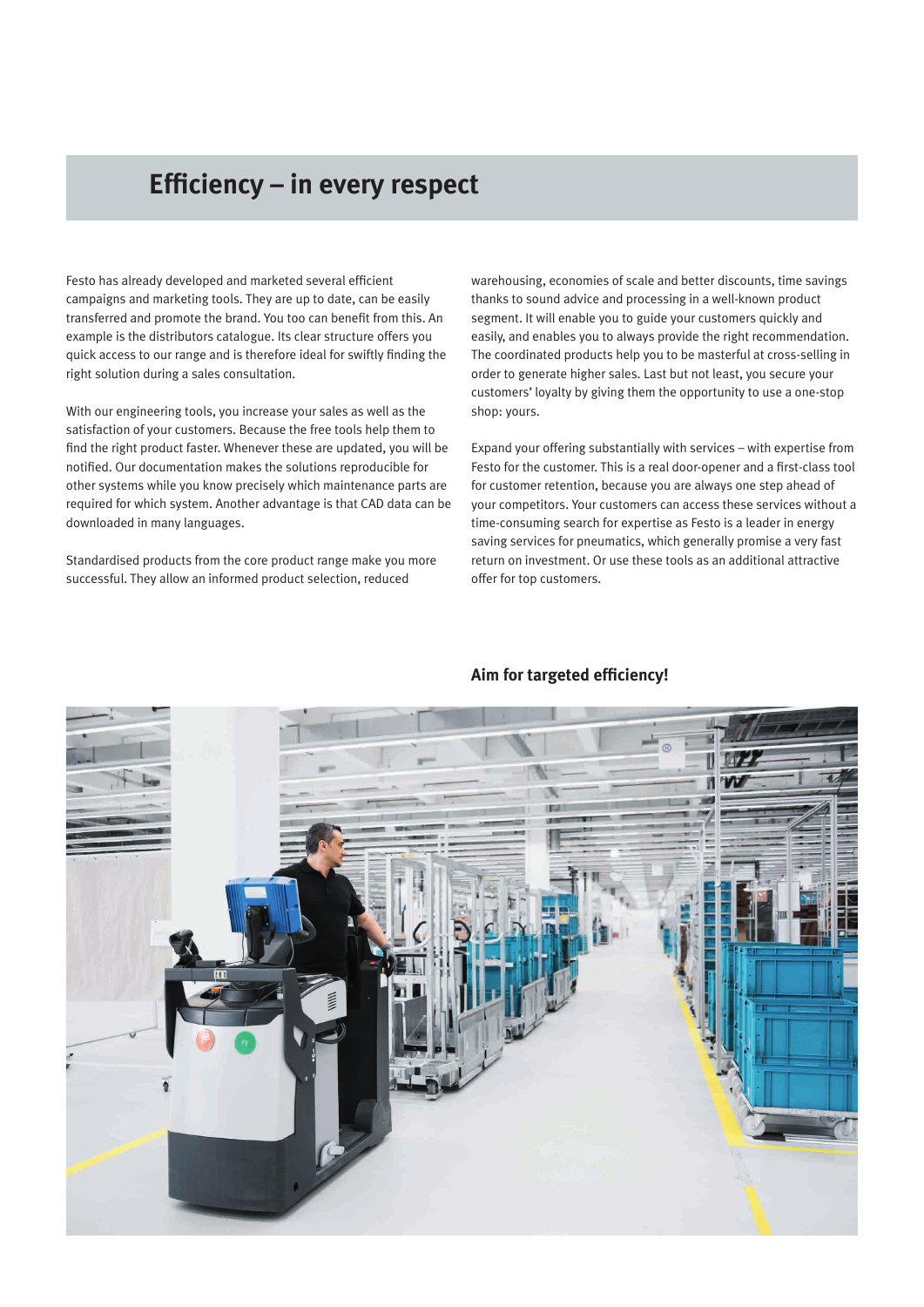# **Competency – in all fields**

Festo supports you with its expertise and experience, particularly for your target customers, so that you can always provide them with the best advice. Everything comes from a single source, allowing you to offer customers an appropriate solution, no matter what they need. From simple tasks to complex, customised applications – with Festo, you always have the right product or the right solution on hand. This will advantageous for your customers!

Benefit from our competency in individual industry segments and strategically expand specific areas of activity to show your customers your level of professionalism in their sector. Our engineers help you with second level support.

Use our services and training courses to expand your competencies and make sure that your employees are completely up to date.

Learn about the fast in-house information options such as web-based training courses or online tutorials. You can also share our workshops, website and web-based courses with your customers –

this will increase their loyalty to your business. You can ask us to come on site, for example to provide tailored, needs-based training. Or with the Expotainer, our exhibition vehicle. This brings the latest product innovations to your customers and is bound to generate interesting discussions. It also enables you to show what you can contribute in terms of automation to your customers' competitiveness.

With the Festo Didactic training programme you can target new areas of activity and offer your customers the most up-to-date training courses. Whether the need is for product training or training on topics such as fieldbuses and machine safety, the courses give you an in-depth insight into your customers' production practices that you can use for customised offerings.



#### **Let's combine our competencies for greater success!**